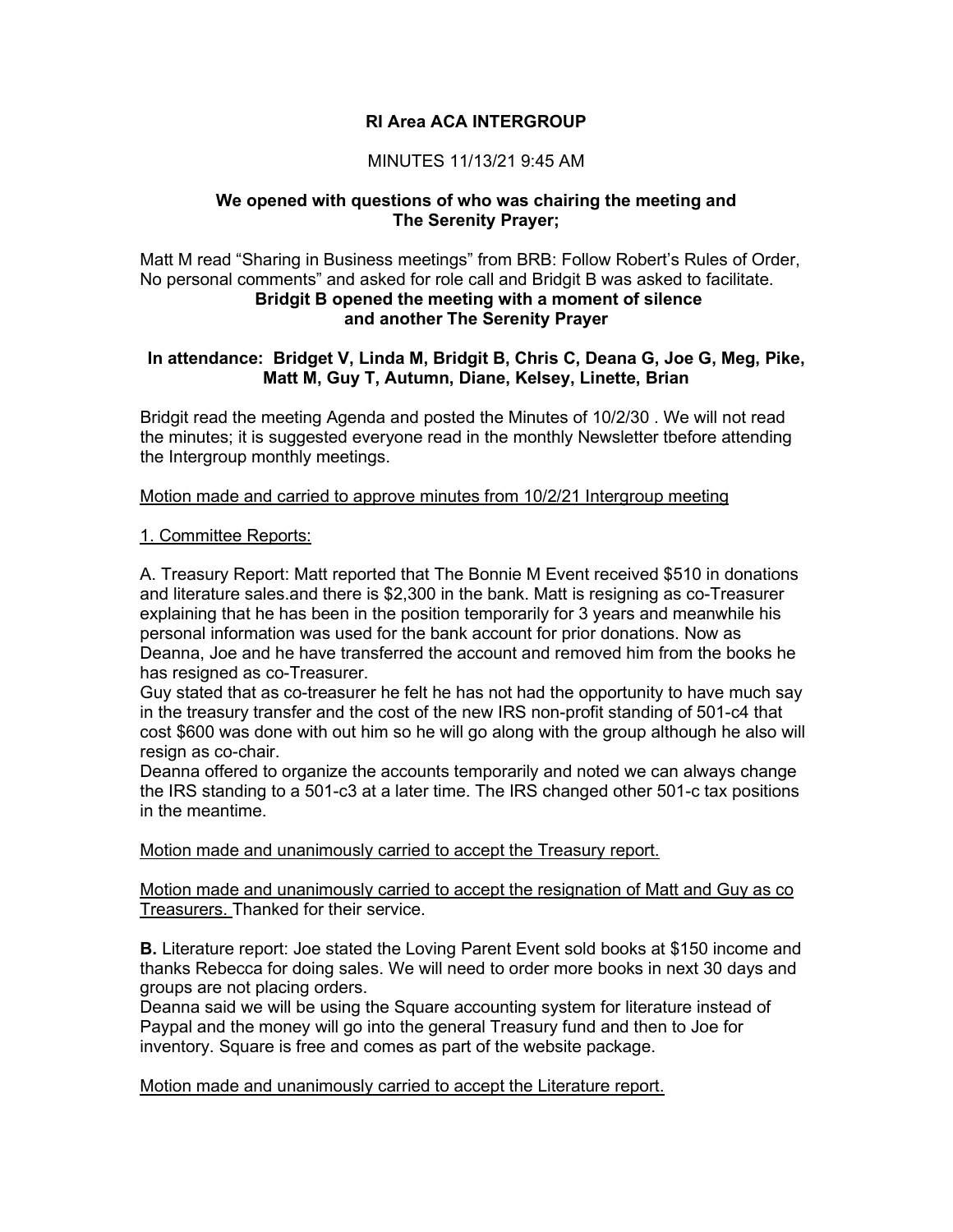C. Outreach; Pike reported that the communal telephone and email list has been delayed for further review and consensus from the group. Deanna added the Youtube Loving Parent Video of Bonnie M has been viewed 132

Motion made and unanimously carried to table the Outreach report.

# **D.** Technology / Newsletter report:

times so far.

Meg had questions of her involvement as co Tech person and there was brief discussion and reference to the voting of her into position as stated in the Minutes of the 9.11.21 Intergroup meeting.

Deanna apologized for the confusion in role over the transfer of tech information and said she will meet with Meg to go overdetails of co-teching the web and the newsletter.

### Motion made and unanimously carried to table the Technology and Newsletter report.

E. WSO Report: Sue was not present

### Motion made and unanimously carried to table the WSO Meeting report.

F. North East Regional ACA Report: Chris C. attended the meeting 10/27/21 and reported that he is now their treasurer. They have a bunch of money and donate \$500. to a scholarship fund for financially challenged people to buy Literature.

They keep no more than \$5.000. for tax purposes.

Also they have a webpage devoted to "Best Practices" as there has been a number of recent incidents of predatory activity.

There are now at least 2 new Loving parent Guidebook Meetings on Zoom out of the D.C. Area. And growing step study groups as well.

Motion made and unanimously carried to accept the Regional report.

# **2. Elected Positions to be filled:**

Co- Chair; co-Secretary; co-Treasurer; another co-Treasurer; and co-Outreach: Deanna volunteered to be temporary co-Treasurer.

Joe mentioned that we have outstanding reimbursements from Bonnie M and donations to the Salvation Army and Major Bryan for the event. Matt had questions of reimbursements for food as was in the budget.

A group Finance Committee was suggested and a meeting scheduled for next Saturday 11/20/21 at 9:30 AM was set.

Kelsey offered to be a co-Secretary with Pike for the group.

Motion made and unanimously carried to accept the Kelsey to be co Secretary.

Bridgit mentions there are still more positions and Meg makes motion to extend the meeting as needed.

Motion made and unanimously carried to extend the meeting.